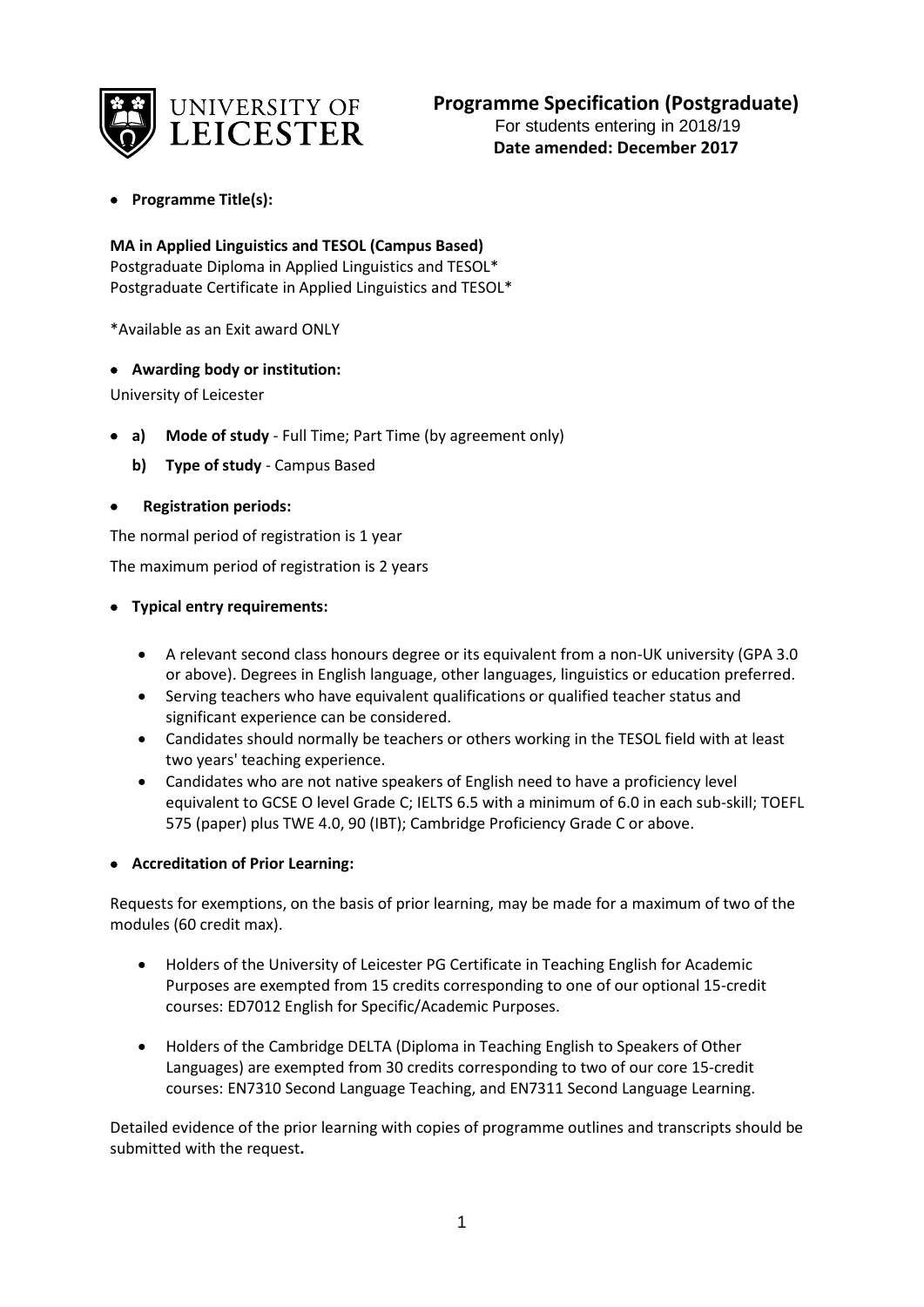# • **Programme aims:**

The programme aims to

- Provide participants with the opportunity to study the sub-disciplines of Applied Linguistics and TESOL;
- Provide participants with theoretical foundations upon which sound TESOL practice is based;
- Develop participants' ability to reflect critically on practice and the relationship of theory to practice.
- Develop students' ability to manage, reflect on and enhance their own learning;
- Provide students with opportunities to extend their range of transferable skills including study and research skills.

The general teaching aims of the *MA Applied Linguistics TESOL* programme are to:

- 1. Enhance the understanding and enrich the expertise of participating professionals involved in language teaching
- 2. To further the academic and professional development of these course participants.
- 3. More specifically, to provide participants with the opportunity to acquire knowledge in Applied Linguistics and TESOL sub-disciplines such as grammar awareness, phonology, second language teaching and learning, and sociolinguistics.
- 4. Provide an opportunity for participants to personalize and enrich their study programme through a wide choice of options.

On successful completion students in *MA Applied Linguistics* and TESOL should be able to:

- 1. Display knowledge and understanding of the principles and practices of TESOL drawing on theory and research in Applied Linguistics;
- 2. Display knowledge of the description of English grammar and phonology;
- 3. Demonstrate the ability to analyse the role and use of English in different contexts;
- 4. Apply their knowledge and understanding to teaching and learning in their own educational setting;
- 5. Apply a range of research methods to the study of English language and the teaching and learning of English in different contexts;
- 6. Plan and conduct a research study in the field of TESOL or Applied Linguistics.

# • **Reference points used to inform the programme specification:**

- QAA Framework for Higher Education Qualifications
- University of Leicester Learning & Teaching Strategy: **<http://www2.le.ac.uk/offices/sas2/quality/learnteach>**
- External Examiners' reports
- University of Leicester Periodic Development Review Report (June 2009)
- University Employability Strategy
- Guidelines on the University's personal tutor system **<http://www2.le.ac.uk/offices/sas2/quality/documents/personal-tutor-system.pdf>**
- Graduate Survey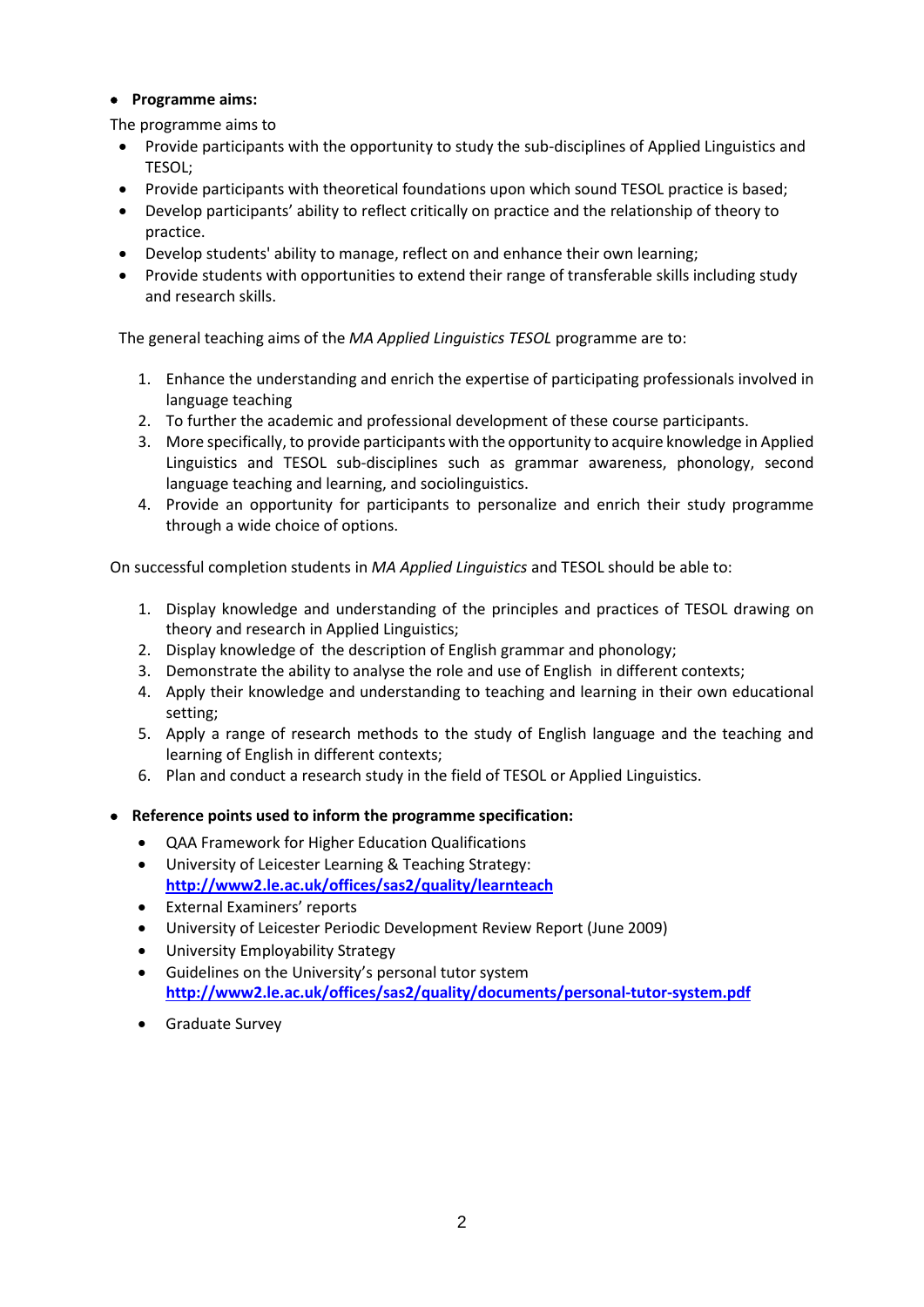# • **Programme Outcomes:**

| <b>Intended Learning</b>                                              | <b>Teaching and Learning</b>                   | <b>How Demonstrated?</b>                              |  |  |  |  |
|-----------------------------------------------------------------------|------------------------------------------------|-------------------------------------------------------|--|--|--|--|
|                                                                       | <b>Methods</b><br><b>Outcomes</b>              |                                                       |  |  |  |  |
| (a) Subject and Professional skills                                   |                                                |                                                       |  |  |  |  |
|                                                                       | Knowledge                                      |                                                       |  |  |  |  |
| Ability to explain and discuss                                        | Lectures                                       | Formative and summative                               |  |  |  |  |
| the principles and practices of                                       | <b>Seminars</b>                                | assessment, including:                                |  |  |  |  |
| TESOL drawing on theory and<br>research in Applied Linguistics        | <b>Tutorials</b><br>Workshops                  | Formative assignment                                  |  |  |  |  |
|                                                                       | Directed reading                               |                                                       |  |  |  |  |
| Ability to explain and discuss                                        | <b>Reading Groups</b>                          | Module assignments                                    |  |  |  |  |
| theories and research findings                                        | Dissertation supervision                       |                                                       |  |  |  |  |
| in Applied Linguistic sub-                                            | Induction programme                            | Dissertation                                          |  |  |  |  |
| disciplines                                                           | Blackboard (VLE) support site                  |                                                       |  |  |  |  |
|                                                                       |                                                |                                                       |  |  |  |  |
|                                                                       |                                                |                                                       |  |  |  |  |
|                                                                       | <b>Concepts</b>                                |                                                       |  |  |  |  |
| Ability to describe the formal                                        | <b>Grammar and Phonology</b>                   | Tests in Grammar and Phonology                        |  |  |  |  |
| (ie syntactic and phonological)                                       | categories and processes, as well              | including analysis of a piece of                      |  |  |  |  |
| features of English.                                                  | as sociolinguistic frameworks;                 | spoken or written discourse analysis                  |  |  |  |  |
|                                                                       | related terminology - through                  | of selected pieces of spoken or<br>written discourse. |  |  |  |  |
| Ability to analyse the role and<br>use of English in context (social, | lectures, pre-session tasks, and<br>workshops. |                                                       |  |  |  |  |
| political, professional etc.).                                        |                                                | Literature based or empirical small-                  |  |  |  |  |
|                                                                       | Pedagogical approaches and their               | scale research project on an aspect                   |  |  |  |  |
| Ability to analyse and discuss                                        | underpinning theories, and                     | of Second Language Teaching/                          |  |  |  |  |
| the dimensions of language                                            | theories of language acquisition -             | Learning or sociolinguistic aspects of                |  |  |  |  |
| variation and change, and of                                          | through lectures, seminars.                    | language use.                                         |  |  |  |  |
| theories of second language                                           |                                                |                                                       |  |  |  |  |
| learning and acquisition.                                             |                                                | Dissertation.                                         |  |  |  |  |
|                                                                       | <b>Techniques</b>                              |                                                       |  |  |  |  |
| Development of the analytical                                         | Use of phonemic analysis and                   | Assessed analyses of samples of                       |  |  |  |  |
| skills used by linguists to                                           | models of grammatical analysis, as             | spoken or written language. (Tests;                   |  |  |  |  |
| describe language form,                                               | well as various sociolinguistic                | assignments).                                         |  |  |  |  |
| language use and discourse.                                           | frameworks (e.g. of pragmatics).               |                                                       |  |  |  |  |
|                                                                       | <b>Critical analysis</b>                       |                                                       |  |  |  |  |
| Ability to analyse and critique                                       | Seminars involving critical debate             | Development of a critical argument                    |  |  |  |  |
| relevant arguments, debates                                           | based on pre-class reading.                    | in essays and final Dissertation.                     |  |  |  |  |
| and points of view in areas of                                        | Group tutorials analysing aspects              |                                                       |  |  |  |  |
| Applied Linguistics and TESOL.                                        | of Applied Linguistics/TESOL.                  |                                                       |  |  |  |  |
| <b>Explain and discuss</b>                                            | Formative feedback on                          |                                                       |  |  |  |  |
| developments in TESOL.                                                | assignments.                                   |                                                       |  |  |  |  |
|                                                                       | Online discussion with personal                |                                                       |  |  |  |  |
| Critically evaluate the                                               | tutor regarding assignment                     |                                                       |  |  |  |  |
| relationship between Applied                                          | outlines and tasks. Participation in           |                                                       |  |  |  |  |
| Linguistic theory and TESOL                                           | Blackboard discussions.                        |                                                       |  |  |  |  |
| practice.                                                             | Presentation                                   |                                                       |  |  |  |  |
| Produce articulate, fluent and                                        | Study guides and induction to                  | Good organisation and presentation,                   |  |  |  |  |
| well-structured assignments.                                          | support development of academic                | including use of tables and graphs,                   |  |  |  |  |
|                                                                       | literacy.                                      | etc., are specific aspects of our                     |  |  |  |  |
| Show accurate and appropriate                                         | Formative feedback on a                        | formal marking criteria in all                        |  |  |  |  |
| handling of references and                                            | referencing task in Semester 1.                | assignments.                                          |  |  |  |  |
| sources.                                                              | Formative feedback on all                      |                                                       |  |  |  |  |
|                                                                       | assignments.                                   |                                                       |  |  |  |  |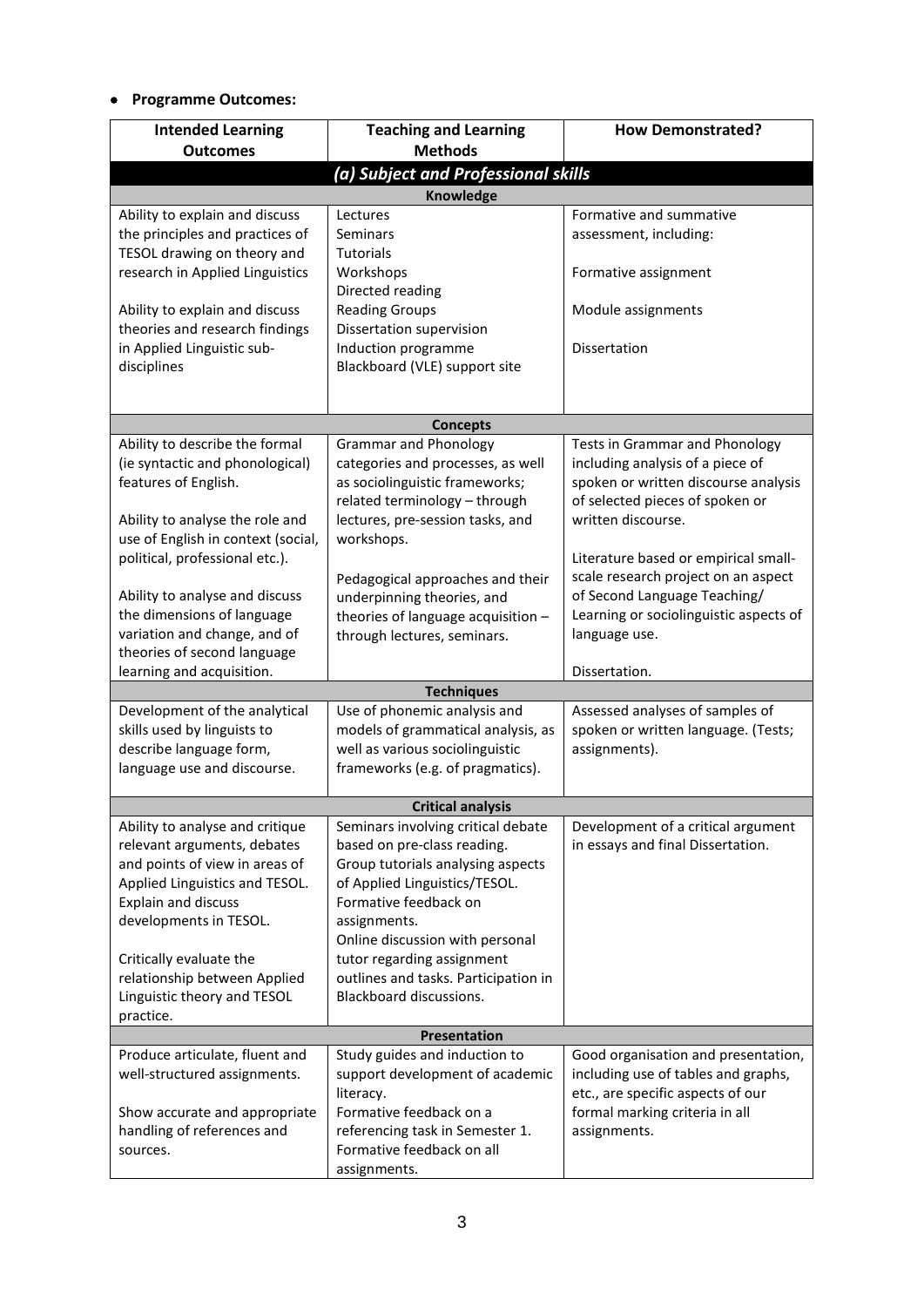| <b>Intended Learning</b>                              | <b>Teaching and Learning</b>                                    | <b>How Demonstrated?</b>                               |  |  |  |  |
|-------------------------------------------------------|-----------------------------------------------------------------|--------------------------------------------------------|--|--|--|--|
| <b>Outcomes</b>                                       | <b>Methods</b>                                                  |                                                        |  |  |  |  |
| Show ability to present work                          | Assignment seminar at the end of                                |                                                        |  |  |  |  |
| clearly and appropriately.                            | each module.                                                    |                                                        |  |  |  |  |
|                                                       | Tailored language support                                       |                                                        |  |  |  |  |
| delivered by ELTU.                                    |                                                                 |                                                        |  |  |  |  |
| Ability to formulate research                         | <b>Appraisal of Evidence</b><br>Research Methods training is    | Extended essays and Dissertation, at                   |  |  |  |  |
| questions that are appropriate                        | provided throughout the                                         | the proposal and outline stages as                     |  |  |  |  |
| and properly defined.                                 | academic year.                                                  | well as in their final submitted form.                 |  |  |  |  |
|                                                       |                                                                 |                                                        |  |  |  |  |
| Provide evidence of systematic                        | Some module assignments give                                    |                                                        |  |  |  |  |
| enquiry.                                              | opportunities for small-scale data                              |                                                        |  |  |  |  |
|                                                       | collection and analysis of                                      |                                                        |  |  |  |  |
| Discuss and justify research                          | language use e.g. through                                       |                                                        |  |  |  |  |
| methods used.                                         | sociolinguistic surveys or use of                               |                                                        |  |  |  |  |
|                                                       | corpora in preparation for the                                  |                                                        |  |  |  |  |
| Present and analyse data                              | Dissertation.                                                   |                                                        |  |  |  |  |
| clearly and accurately.                               |                                                                 |                                                        |  |  |  |  |
|                                                       | Supervisor provides tutorial                                    |                                                        |  |  |  |  |
| Show awareness of possible                            | support at dissertation stage.                                  |                                                        |  |  |  |  |
| limitations to the study and of                       |                                                                 |                                                        |  |  |  |  |
| alternative interpretations.                          |                                                                 |                                                        |  |  |  |  |
|                                                       |                                                                 |                                                        |  |  |  |  |
|                                                       | (b) Transferable skills                                         |                                                        |  |  |  |  |
|                                                       | <b>Research Skills</b>                                          |                                                        |  |  |  |  |
| Communicative and                                     | Research Methods training.<br>Opportunities to develop critical | Assignment essays.<br>Participation in group tasks and |  |  |  |  |
| intercultural competence.                             | analytical skills in discussion with                            | Blackboard discussions.                                |  |  |  |  |
| The ability to apply the skills                       | peers from a range of                                           | Dissertation proposal and                              |  |  |  |  |
| and knowledge gained to their                         | backgrounds, from different parts                               | Dissertation.                                          |  |  |  |  |
| own teaching contexts.                                | of the world and with different                                 |                                                        |  |  |  |  |
|                                                       | first languages.                                                |                                                        |  |  |  |  |
|                                                       | Supervisor guidance for                                         |                                                        |  |  |  |  |
|                                                       | Dissertation.                                                   |                                                        |  |  |  |  |
|                                                       | <b>Communication skills</b>                                     |                                                        |  |  |  |  |
| Constructing and managing a                           | Seminar debates and student                                     | Participation in Reading Group.                        |  |  |  |  |
| spoken argument.                                      | presentations, e.g. Reading Group                               | Seminar and workshop                                   |  |  |  |  |
|                                                       | seminars.                                                       | participation.                                         |  |  |  |  |
| Communicating effectively and                         | Analysis of classroom discourse.                                |                                                        |  |  |  |  |
| fluently in speech.                                   |                                                                 |                                                        |  |  |  |  |
|                                                       |                                                                 |                                                        |  |  |  |  |
| Analyse and discuss the                               |                                                                 |                                                        |  |  |  |  |
| dynamics of oral                                      |                                                                 |                                                        |  |  |  |  |
| communication.                                        |                                                                 |                                                        |  |  |  |  |
|                                                       |                                                                 |                                                        |  |  |  |  |
| Communicating effectively and<br>fluently in writing. | Induction course in academic<br>writing                         | Formative assignment focuses on<br>writing skills.     |  |  |  |  |
|                                                       | Introduction to IT tools (eg                                    |                                                        |  |  |  |  |
| Using the appropriate register                        | Endnote) for referencing.                                       | Tutorial advice offered on outlines                    |  |  |  |  |
| and style and proper                                  |                                                                 | of assignments.                                        |  |  |  |  |
| referencing when writing                              | Academic writing training                                       |                                                        |  |  |  |  |
| essays, assignments and                               | scheduled on Wednesday                                          | Written assignments required in                        |  |  |  |  |
| dissertations.                                        | afternoons, provided by ELTU and                                | each module.                                           |  |  |  |  |
|                                                       | available to international students.                            |                                                        |  |  |  |  |
|                                                       | Student learning centre advice                                  |                                                        |  |  |  |  |
|                                                       | publicised.                                                     |                                                        |  |  |  |  |
|                                                       |                                                                 |                                                        |  |  |  |  |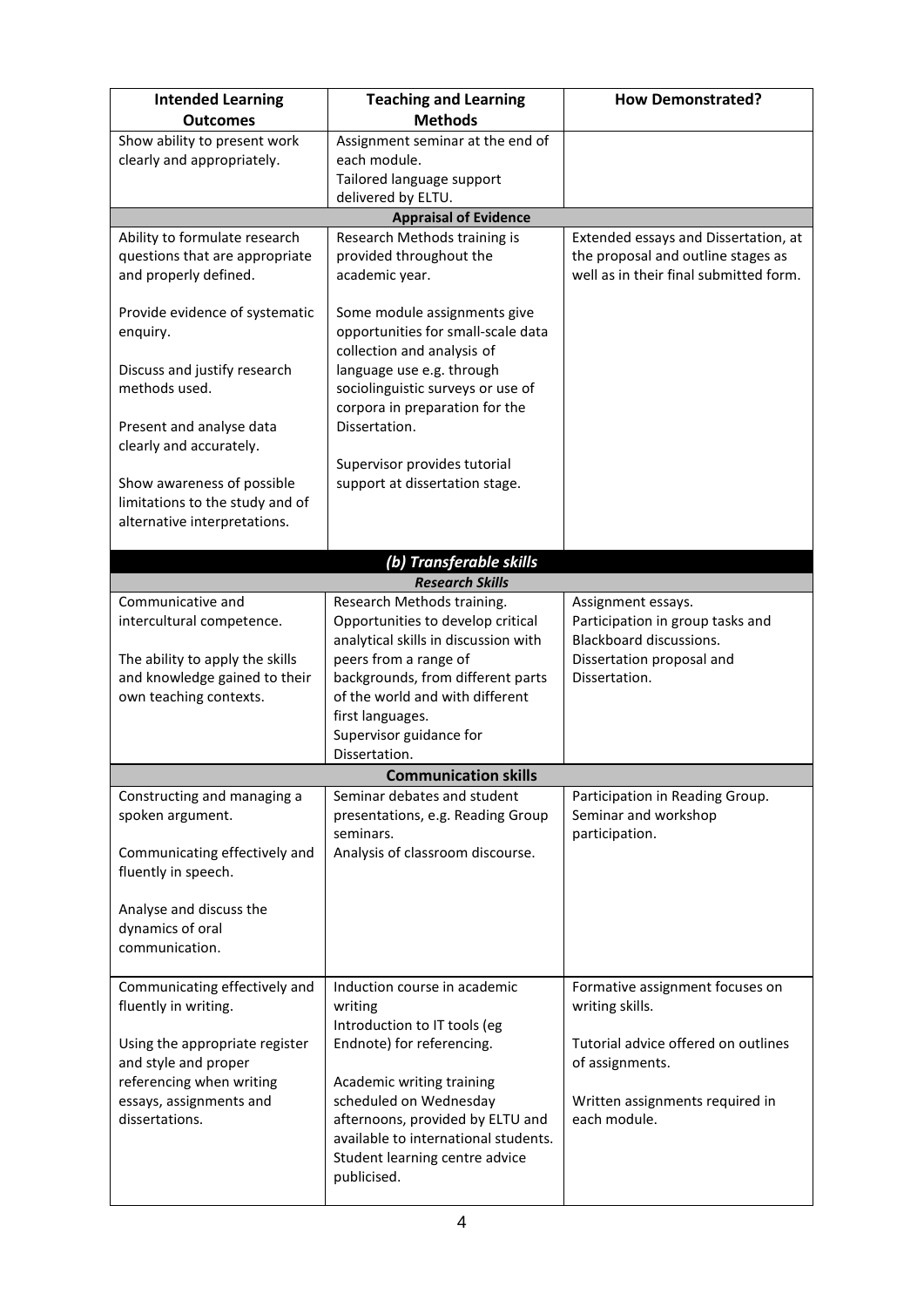|                                                           | Blackboard website provides<br>additional resources to support for |                                                                            |  |  |  |  |
|-----------------------------------------------------------|--------------------------------------------------------------------|----------------------------------------------------------------------------|--|--|--|--|
|                                                           | academic writing                                                   |                                                                            |  |  |  |  |
| Data presentation                                         |                                                                    |                                                                            |  |  |  |  |
| Demonstrate a command of                                  | Online tutorial in SPSS available                                  | In Dissertation, as well as in any                                         |  |  |  |  |
| quantitative research methods                             | through Blackboard (see earlier                                    | empirical research for assignments,                                        |  |  |  |  |
| and their uses in areas such as                           | comment)                                                           | students may analyse data through                                          |  |  |  |  |
| language testing and Second<br>Language Learning.         | SPSS or Excel.<br>Research Methods sessions.                       |                                                                            |  |  |  |  |
|                                                           | <b>Information technology</b>                                      |                                                                            |  |  |  |  |
| Ability to use phonetic font                              | Their use is demonstrated and                                      | Students are expected to make use                                          |  |  |  |  |
| software and other linguistics-                           | practised in e.g. Phonology &                                      | of the IPA fonts in the Phonology                                          |  |  |  |  |
| related software (eg British                              | Pronunciation<br>and<br>Corpus                                     | test.                                                                      |  |  |  |  |
| National Corpus, Wordsmith                                | Linguistics.                                                       |                                                                            |  |  |  |  |
| Tools, Oxford Text Archive).                              |                                                                    | Students may submit assignments                                            |  |  |  |  |
|                                                           | Research Methods training in basic<br>use of linguistic corpora.   | drawing on electronic tools and                                            |  |  |  |  |
|                                                           | Optional course on Corpus                                          | corpora, as appropriate, in a range<br>of assignments.                     |  |  |  |  |
|                                                           | Linguistics.                                                       |                                                                            |  |  |  |  |
|                                                           | <b>Problem solving</b>                                             |                                                                            |  |  |  |  |
| Ability to identify and reflect                           | Second Language Teaching and                                       | Assignments on relevant courses                                            |  |  |  |  |
| on common learning and                                    | Second Language Learning address                                   | are expected to reflect on and                                             |  |  |  |  |
| teaching problems in ELT.                                 | key issues and problems in ELT,                                    | critically discuss problems and issues                                     |  |  |  |  |
|                                                           | and related theories and research.                                 | in ELT and relate them to theory.                                          |  |  |  |  |
| Ability to identify and analyse                           | Seminar and assignment tasks give                                  | Most assignments finish with an                                            |  |  |  |  |
| limitations in existing theories<br>and research.         | students opportunity to relate<br>these to specific contexts and   | 'implications' section related to a<br>specific context/group of learners. |  |  |  |  |
|                                                           | situations.                                                        | This also applies to the Dissertation.                                     |  |  |  |  |
| Ability to identify and reflect                           |                                                                    |                                                                            |  |  |  |  |
|                                                           |                                                                    |                                                                            |  |  |  |  |
| on cultural problems in ELT.                              |                                                                    |                                                                            |  |  |  |  |
|                                                           | <b>Working relationships</b>                                       |                                                                            |  |  |  |  |
| Ability to communicate and                                | Group work in                                                      | Informal assessment of students'                                           |  |  |  |  |
| work effectively in small                                 | workshops/seminars and Reading                                     | effectiveness in group activities.                                         |  |  |  |  |
| groups.                                                   | Groups.                                                            | Dissertations frequently involve                                           |  |  |  |  |
|                                                           |                                                                    | surveying, interviewing and/or                                             |  |  |  |  |
| Show willingness to learn from                            | Course specific Discussion Forum                                   | observing experienced teaching                                             |  |  |  |  |
| other ELT professionals.                                  | in Blackboard (CB).                                                | professionals.                                                             |  |  |  |  |
|                                                           | <b>Managing learning</b>                                           |                                                                            |  |  |  |  |
| Show ability to work                                      | Tutorial support in time                                           | Tutor reports on student progress.                                         |  |  |  |  |
| independently, demonstrating                              | management and planning of                                         |                                                                            |  |  |  |  |
| initiative, self-organization and                         | assignments.                                                       | Course evaluation forms and                                                |  |  |  |  |
| time-management.                                          |                                                                    | staff/student committee meetings                                           |  |  |  |  |
|                                                           | Induction session on the use of the                                | enable monitoring how students see                                         |  |  |  |  |
| Show ability to manage their<br>learning self-critically. | library and electronic resources.                                  | their own success in these areas.                                          |  |  |  |  |
|                                                           | Blackboard support on the                                          |                                                                            |  |  |  |  |
| Ability to acquire complex                                | university's website.                                              |                                                                            |  |  |  |  |
| linguistic information of                                 |                                                                    | Organisation and presentation of                                           |  |  |  |  |
| diverse kinds, from a variety of                          | Support on handling information                                    | information is assessed in all written                                     |  |  |  |  |
| sources (libraries, WWW, CD-                              | (e.g. how to access online journals)                               | assignments.                                                               |  |  |  |  |
| ROMs, corpora, discussions                                | through induction and study skills                                 |                                                                            |  |  |  |  |
| with peers etc).                                          | sessions.                                                          |                                                                            |  |  |  |  |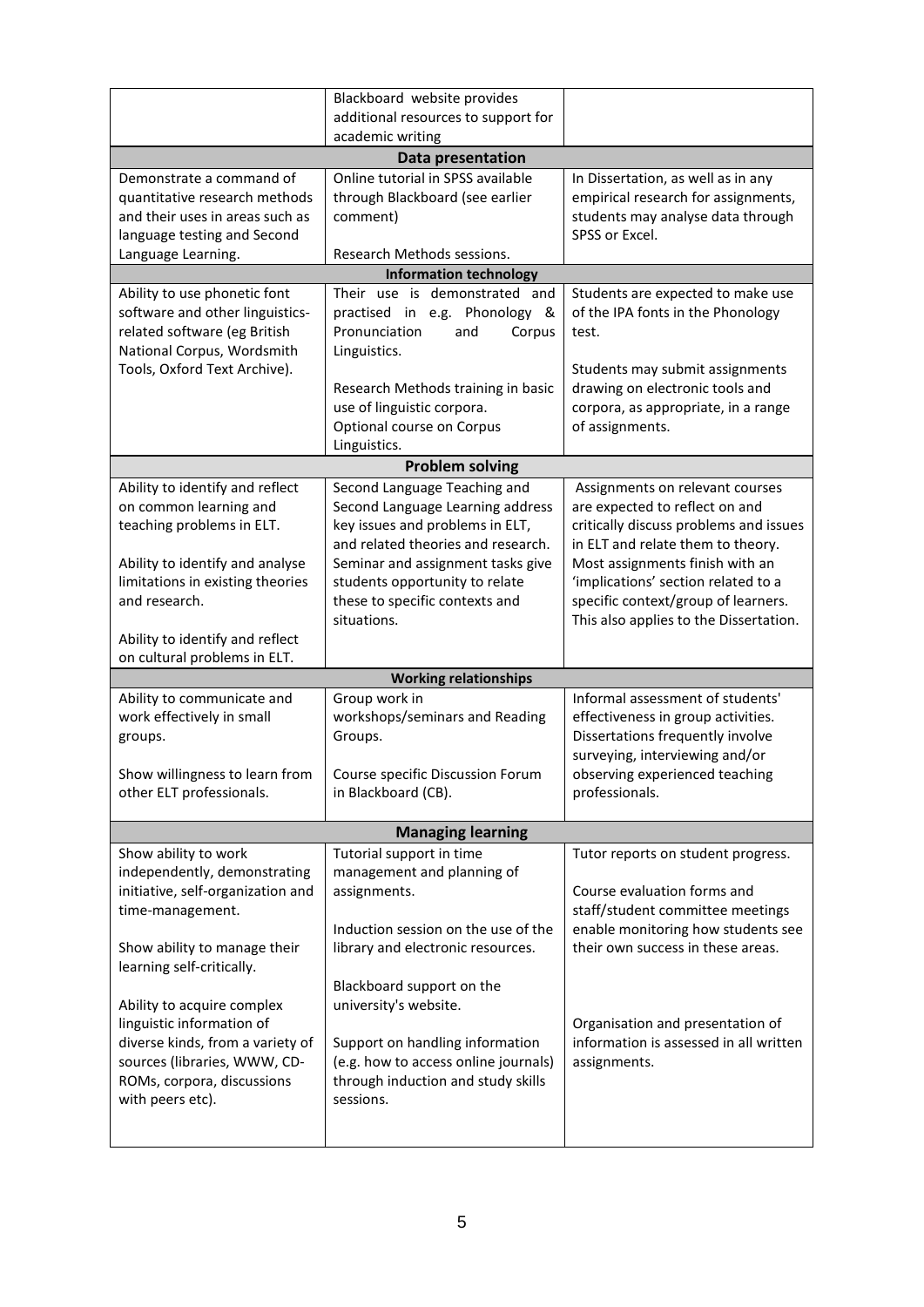| Career management                                                                                                |                                                                                                                                                                                                                                                |                                                                                                               |  |  |  |
|------------------------------------------------------------------------------------------------------------------|------------------------------------------------------------------------------------------------------------------------------------------------------------------------------------------------------------------------------------------------|---------------------------------------------------------------------------------------------------------------|--|--|--|
| Develop an awareness of<br>teacher identities, changes in<br>career path, and reflective<br>practitioner skills. | A "Purposes and Priorities" session<br>in induction week deals with goal<br>setting and aspirations.<br>Students have the opportunity to<br>choose two optional courses (30<br>credits) in accordance with their<br>own goals and preferences. | Option module: CPD for English<br>language Teachers (EN7305).<br>Supervisor support at Dissertation<br>stage. |  |  |  |
|                                                                                                                  | A 'Professional Lives in ELT' session<br>is organised in Semester 2 and<br>focuses on a range of post-course<br>professional opportunities.                                                                                                    |                                                                                                               |  |  |  |

### **Special features:**

- The MA in Applied Linguistics and TESOL programme is designed around five core modules delivered in semesters 1 and 2 that equip students with substantial knowledge and skills in key areas of Applied Linguistics and TESOL theory and practice. Prior to the first written assessment, students complete a formative writing task. This allows for the practice of academic writing skills and opportunities to gain valuable feedback from a personal tutor. The programme also allows students to specialise through the selection of three optional modules (one in Semester 1 and two in Semester 2) and a dissertation on a topic area of choice. This level of choice means that students have opportunities to progress through the programme in a manner that reflects their own priorities and developing interests. Prior to work on the dissertation in Semester 2, a series of research methods seminars are organised which aim to develop core research knowledge and skills.
- The MA is campus-based. Occasionally it may draw on parallel courses on the similar distance learning degree.
- MA Applied Linguistics students pursuing their degree by DL can switch to the campus based mode, or vice versa, only by agreement with the programme leaders. Each case will be treated on its own merits.
- The MA combines a theoretical grounding in Applied Linguistics with pedagogical application to English Language Teaching, rather than concentrating solely on one or the other.
- The wide range of option modules enables students with two years of teaching experience to specialise in a chosen area.
- A student who takes *Language Testing and Assessment* 1 and 2, and also does their dissertation on a language testing related topic may be awarded an MA in Applied Linguistics and TESOL with Language Testing.

#### • **Indications of programme quality:**

The external examiners for both distance and campus versions of the current MA Applied Linguistics and TESOL programme have expressed their satisfaction and complimented the team on a number of points, including the quality of written feedback on students assignments and the quality of dissertation projects undertaken by students

#### • **Scheme of Assessment**

As defined i[n Senate Regulation 6:](http://www.le.ac.uk/senate-regulation6) Regulations governing taught postgraduate programmes of study.

#### • **Progression points**

As defined i[n Senate Regulation 6:](http://www.le.ac.uk/senate-regulation6) Regulations governing taught postgraduate programmes of study.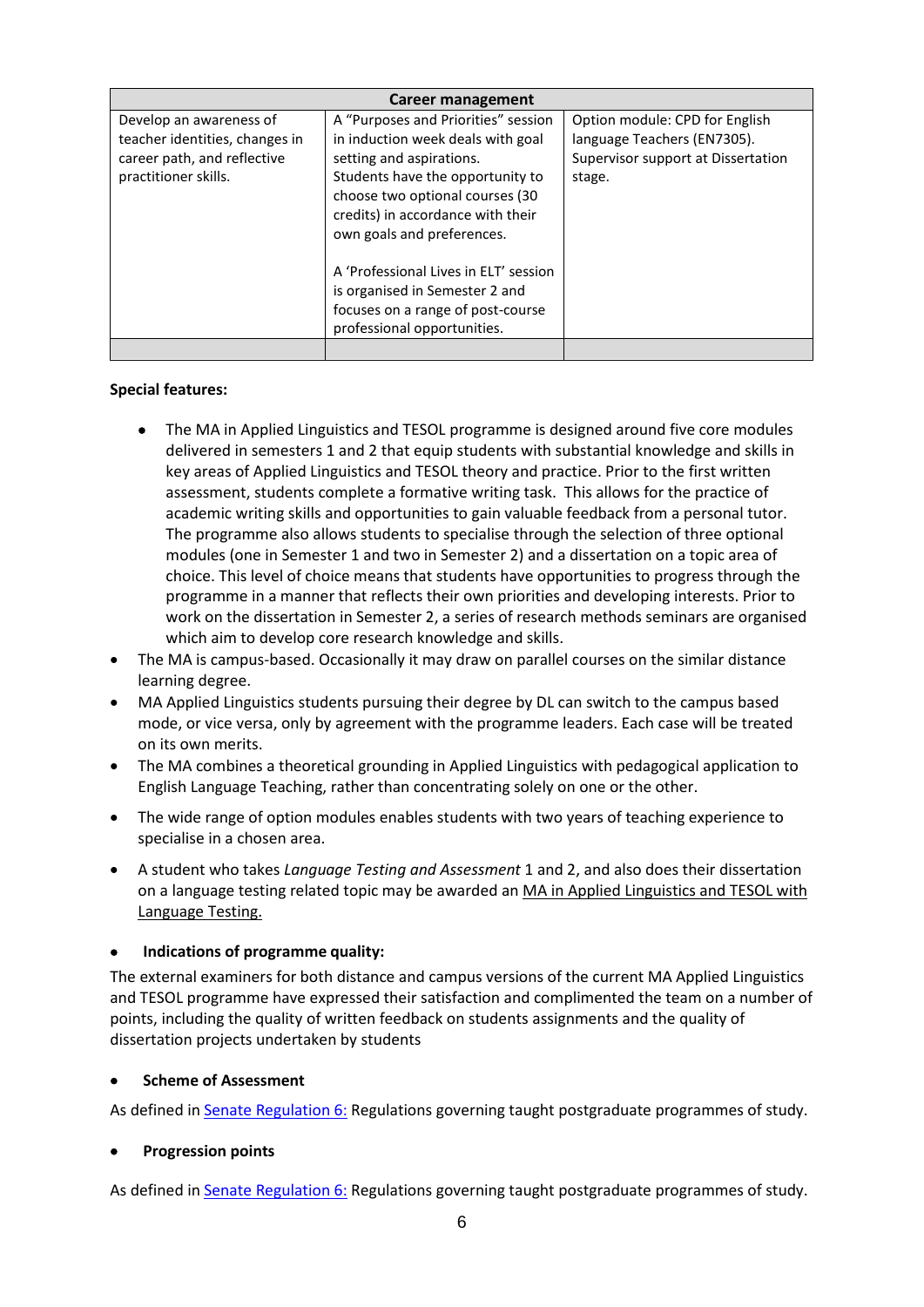In cases where a student has failed to meet a requirement to progress he or she will be required to withdraw from the course - this situation is monitored on an ongoing basis by the Programme Administrator and Programme Leader - and a recommendation will be made to the Board of Examiners for an intermediate award where appropriate.

## • **Rules relating to re-sits or re-submissions**

Students can only resubmit in 60 credits of the course. All resubmissions in the taught modules must be completed before progression to the Dissertation.

# • **Additional information**

There is only one intake per year, at the beginning of the academic year.

# **6. External Examiners:**

The details of the External Examiner(s) for this programme and the most recent External Examiners' reports can be found [here.](https://exampapers.le.ac.uk/xmlui/handle/123456789/213)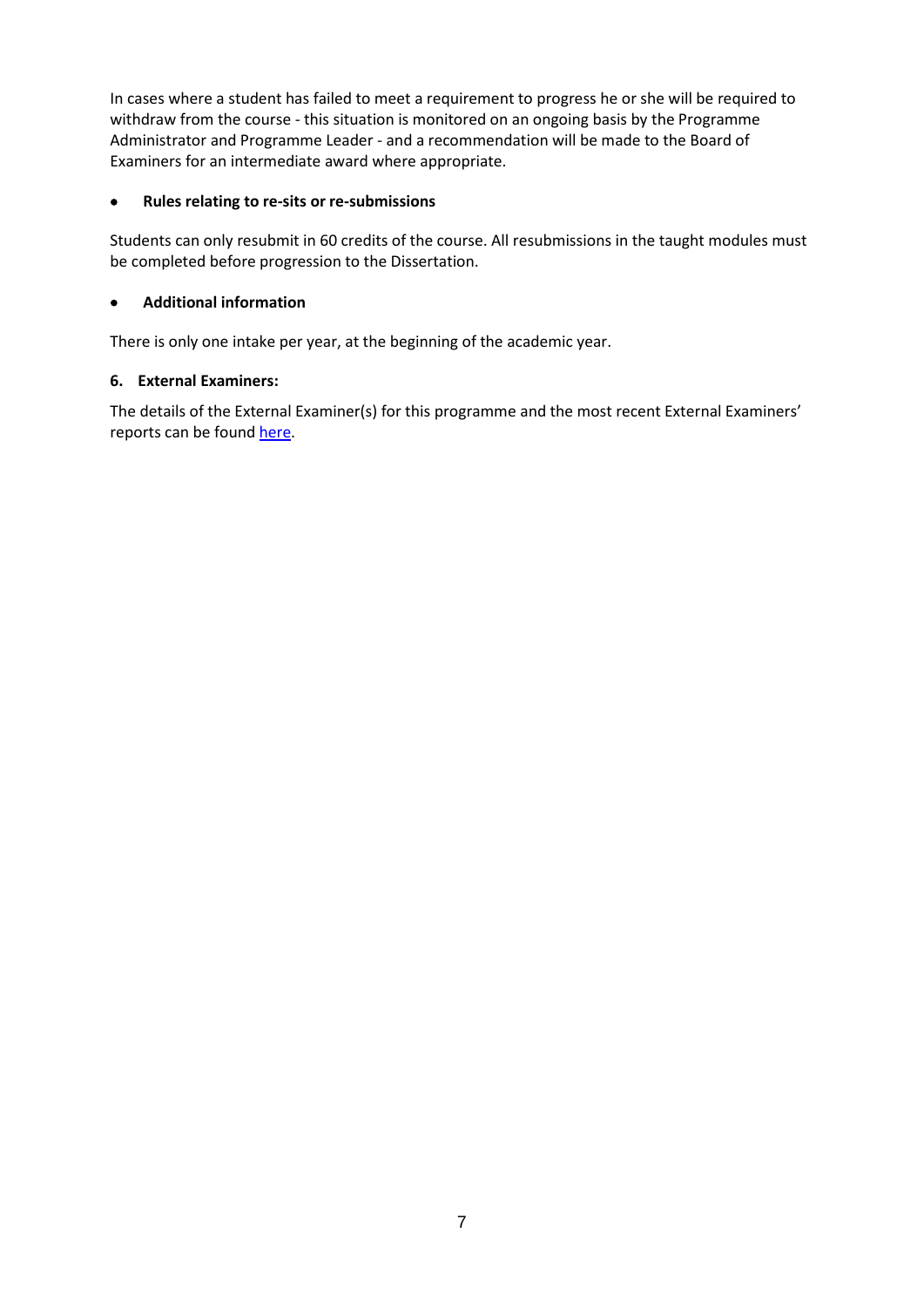#### **M.A. in Applied Linguistics and TESOL – Campus based**

#### *Entry Requirements:*

- A relevant  $1^{st}$  degree at a good class 2.2. (UK equivalent) or above
- GPA 3 (US equivalent) or above
- Students whose first language is not English or who have not lived in a country where it is the first language for at least three years prior to starting the programme must possess an appropriate English Language qualification

Acceptable evidence includes: GCSE/O-Level English at grade C or above; an overall score of 6.5 in the IELTS test (with a minimum score of 6.0 obtained in each component); a TOEFL 600 (paper) or 90 (IBT)

• Candidates should normally be teachers or other language professionals with at least two years' classroom experience in TESOL or related area.

Students take 3 core modules and 1 optional module in the Semester 1, and 2 core modules and 2 optional modules in the Semester 2. These are followed by the Dissertation (EN7300).

|                     | <b>Module Code</b> | <b>Module Title</b>                                                                    | <b>Credits</b> |
|---------------------|--------------------|----------------------------------------------------------------------------------------|----------------|
| Compulsory          | EN7310             | Second Language Teaching (Semester One)                                                | 15             |
|                     | EN7311             | Second Language Learning (Either Semester)                                             | 15             |
|                     | EN7312             | <b>Grammar Awareness (Semester One)</b>                                                | 15             |
|                     | EN7313             | Phonology and Pronunciation (Semester Two)                                             | 15             |
|                     | EN7314             | Language in Society (Either Semester)                                                  | 15             |
|                     | EN7300*            | Dissertation (Year Long)                                                               | 60             |
| Optional (not all   | EN7316             | Psychological Issues in Language Learning (Either                                      | 15             |
| options are offered |                    | Semester)                                                                              | 15             |
| every year)         | EN7306             | Corpus Linguistics and Language                                                        | 15             |
|                     |                    | Learning/Teaching (Either Semester)                                                    |                |
|                     | EN7315             | Discourse Analysis (Either Semester)                                                   |                |
|                     | EN7301**           | Language Testing and Assessment I (Either                                              | 15             |
|                     |                    | Semester)                                                                              |                |
|                     | ED7008**           | Language Testing and Assessment II (Either                                             | 15             |
|                     |                    | Semester)                                                                              |                |
|                     | ED7012             | English for Specific/Academic Purposes (Either                                         | 15             |
|                     |                    | Semester)                                                                              |                |
|                     | EN7302             | Materials Design and Development (Either                                               | 15             |
|                     |                    | Semester)                                                                              |                |
|                     | EN7303             | Technology Enhanced Language Learning (TELL)                                           | 15             |
|                     | EN7305             | (Either Semester)                                                                      | 15             |
|                     |                    | Continuing Professional Development for English<br>Language Teachers (Either Semester) |                |

*Assessments in the above Option modules may be submitted either individually or in combination through a joint assessment submitted at the same submission point. (NB. Not all of the options listed above are offered every year).*

*Any TWO of the above option modules may be combined, subject to the agreement of the relevant Module Tutor. This is not possible for compulsory (core) modules.* 

*\* Compulsory only for the degree of M.A.*